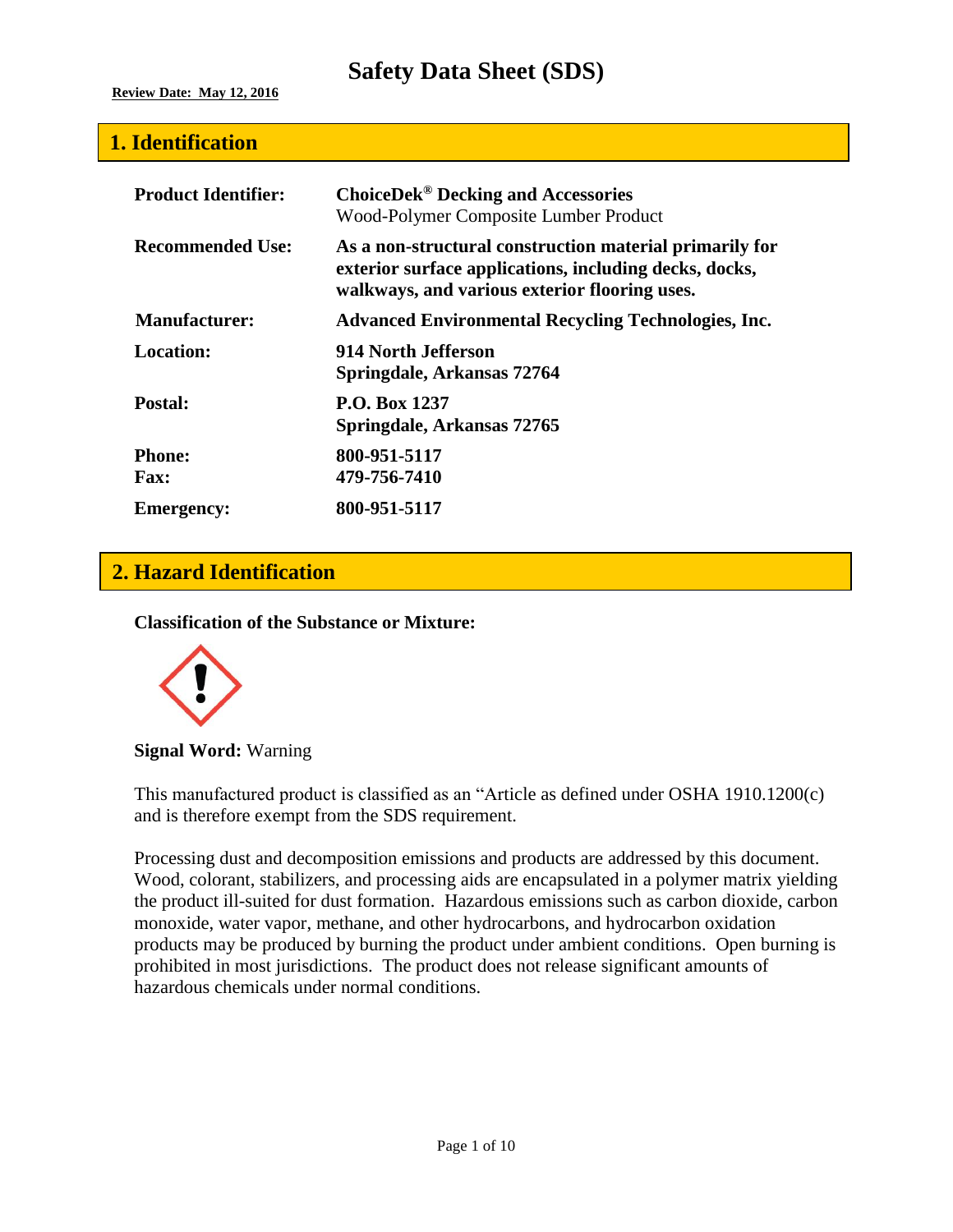

#### **Signal Word:** Irritant

Dust can be generated and become airborne during mechanical processing by means of sawing, sanding, milling, or similar actions. Processing that produces dust should be conducted in well ventilated areas. Exposure to certain wood dusts can produce irritation in the eyes, nose, and respiratory tract. Repeated exposures can produce or worsen allergic skin and respiratory reactions including asthma and rhinitis.

Hazardous decomposition products may be emitted under conditions of sub-stoichiometric or ambient air combustion. Decomposition products may become an irritant to nasal passages, lungs and throat.

Precautionary Statement: Use gloves, sleeves, eye protection, and dust mask as appropriate to prevent skin, eye, and respiratory irritation from mechanical and dust hazards when working the article.

Dispose of scrap or unused material in accordance with local, state, and national regulations.

**Classification System:** NFPA/HMIS Definitions: 0-Least, 2-Moderate, 3-High, 4-Extreme

#### **NFPA Ratings (Scale 0-4)**



#### **HMIS Ratings (Scale 0-4)**

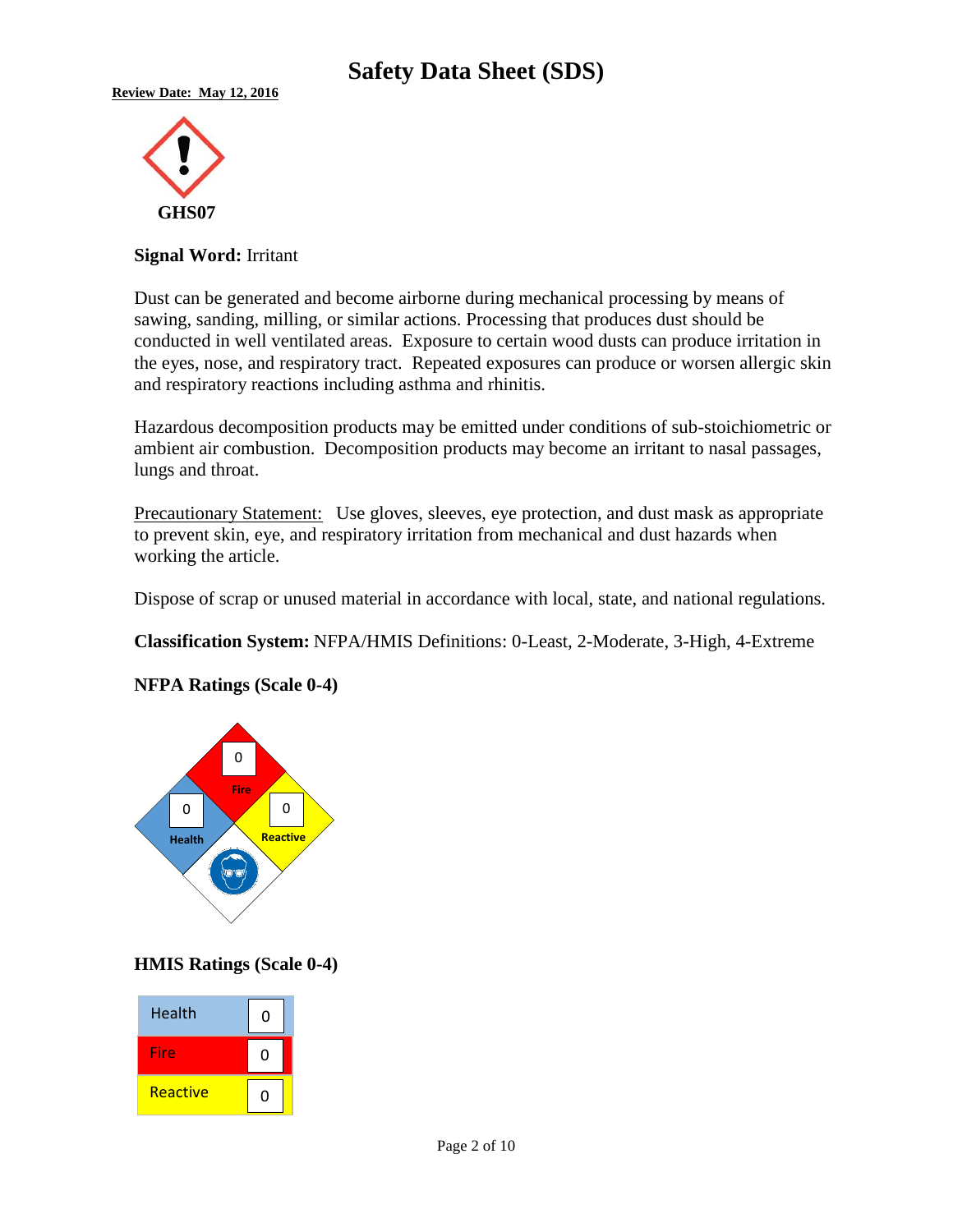## **3. Composition/Information on Ingredients**

| <b>Chemical Name</b> | <b>Common Name</b> | CAS#        | <b>Concentration</b> |
|----------------------|--------------------|-------------|----------------------|
| <b>Wood Dust</b>     | <b>Wood Dust</b>   | NA          | 45-55%               |
| Polyethylene         | Polyethylene       | 9002-88-4   | 43-47%               |
| Pigment              | Colorant           | NA          | $1.5 - 3\%$          |
| <b>Zinc Borate</b>   | <b>Zinc Borate</b> | 138265-88-0 | $<$ l $%$            |
| Carbon Black         | Carbon Black       | 1333-86-4   | ${<}1\%$             |

Product is a matrix of polyethylene with other ingredients contained or encapsulated within the matrix. Primary ingredients are recycled wood and recycled polyethylene with additives for process, color, an environmental stability.

### **4. First Aid Measures**

- **Skin:** Wash contact area with soap and water.
- **Inhalation:** If respiratory irritation, cough, or wheezing occurs after exposure to dust, or combustion decomposition products, discontinue exposure, and seek medical assistance.
- **Ingestion:** No adverse effects anticipated by this route of exposure. If ingestion causes discomfort, seek medical assistance.

## **5. Fire Fighting Measures**

| <b>Extinguishing Media:</b>  | Water, water fog, foam, carbon dioxide or dry chemical on residual<br>fires.                                                                                                                                                                                                                                                                                                                                                                                                                                            |
|------------------------------|-------------------------------------------------------------------------------------------------------------------------------------------------------------------------------------------------------------------------------------------------------------------------------------------------------------------------------------------------------------------------------------------------------------------------------------------------------------------------------------------------------------------------|
| <b>Special Procedures:</b>   | Fire fighters should use water to cool exposed material.                                                                                                                                                                                                                                                                                                                                                                                                                                                                |
| <b>Protective Equipment:</b> | Self-contained breathing apparatus should be worn for fires that<br>are enclosed. The exact nature of decomposition products will<br>depend upon exposure conditions including temperature,<br>availability of oxygen and presence of other materials.<br>Decomposition products can include carbon dioxide, carbon<br>monoxide, water vapor, methane and other hydrocarbons, and<br>hydrocarbon oxidation products. Fire fighters should wear self-<br>contained breathing apparatus if there is a risk of exposure to |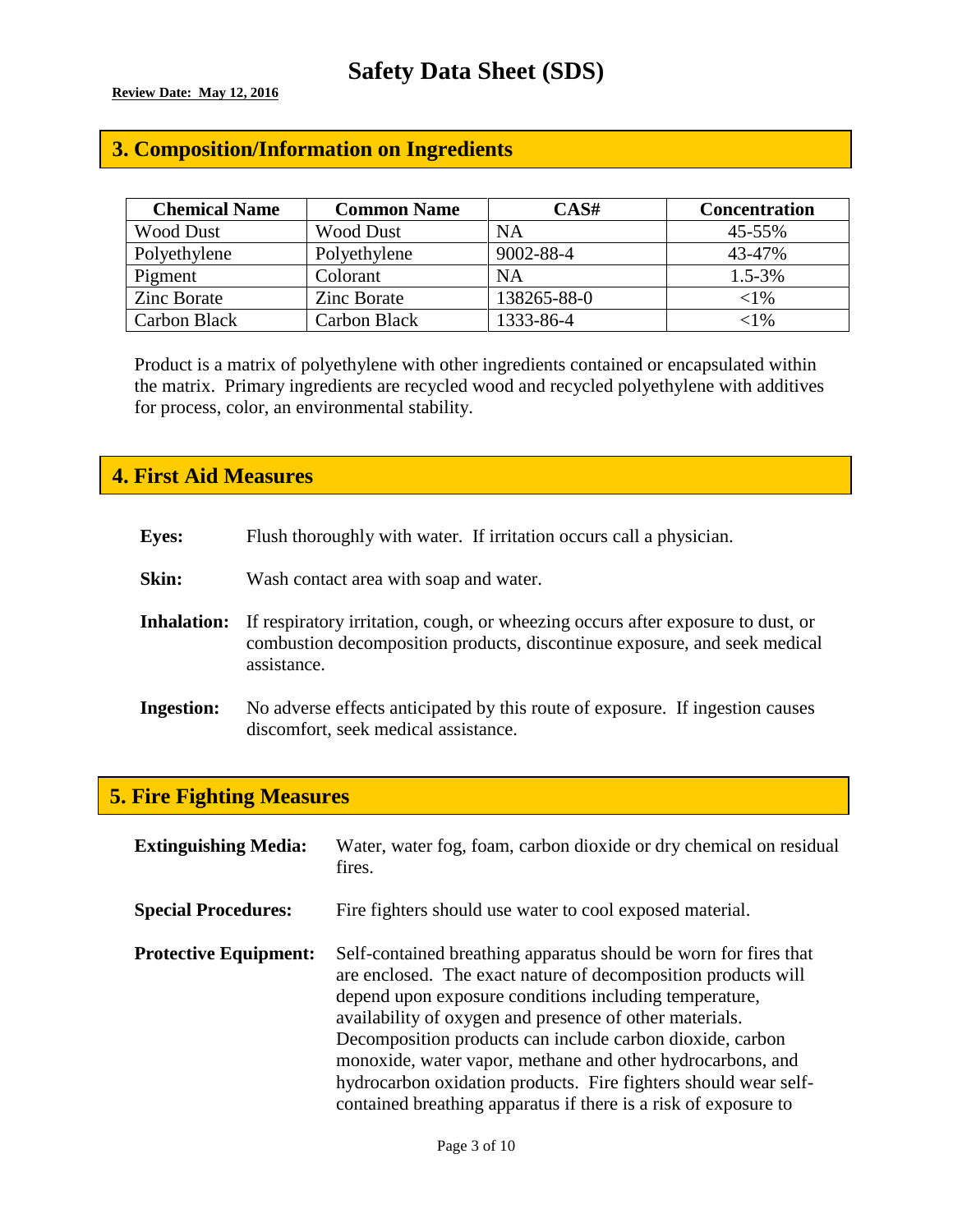#### **Review Date: May 12, 2016**

# **Safety Data Sheet (SDS)**

gaseous products of combustion. Use water spray, water fog, foam, carbon dioxide or dry chemical powder on residual fires.

### **6. Accidental Release Measures**

**Personal Precautions, Protective Equipment and Emergency Procedures:** Individuals processing material using saws, mills, sanders, or other carpentry or milling equipment should wear eye protection and dust masks.

**Notification Procedures:** None

**Environmental Precautions:** Dust from sawing or milling or residual material from combustion may present release problems that should be addressed. Dust should be swept or vacuumed and disposed as regular solid waste. Water from fire-fighting operations and stormwater exposed to dust or combusted residual material should be processed through normal stormwater controls before release.

**Methods and Materials for Containment and Cleanup:** Solid product spilled should be collected and restacked or removed using normal material handling procedures. Personnel cleaning and recovering dust produced from sawing or milling should wear eye protection, dust masks, and gloves. Dust can be swept or vacuumed and stored in a regular non-porous solid waste container of appropriate size. Recovered material can be disposed as regular solid waste.

## **7. Handling and Storage**

**Precautions for Safe Handling:** ChoiceDek® Decking and Accessories is not intended for use in load bearing or heavy structural applications. ChoiceDek<sup>®</sup> Decking and Accessories is heavier than similar wood products and care should be taken to accommodate the extra weight.

Precaution should be taken to properly handle the material to prevent injury.

Do not burn in fireplace or hating systems not specifically designed to combust wood and polyethylene mixtures. Do not store near strong oxidizing agents or combustible material.

Wash hands after handling and use.

**Conditions for Safe Storage:** Product will burn if exposed to fire or excessive heat. Avoid storing in areas where product will be exposed to flames, sparks, or excessive heat.

Product is designed to fade in exposed ambient conditions that include direct or indirect sunlight. Keep product covered or in packaging until used to prevent premature or uneven fading.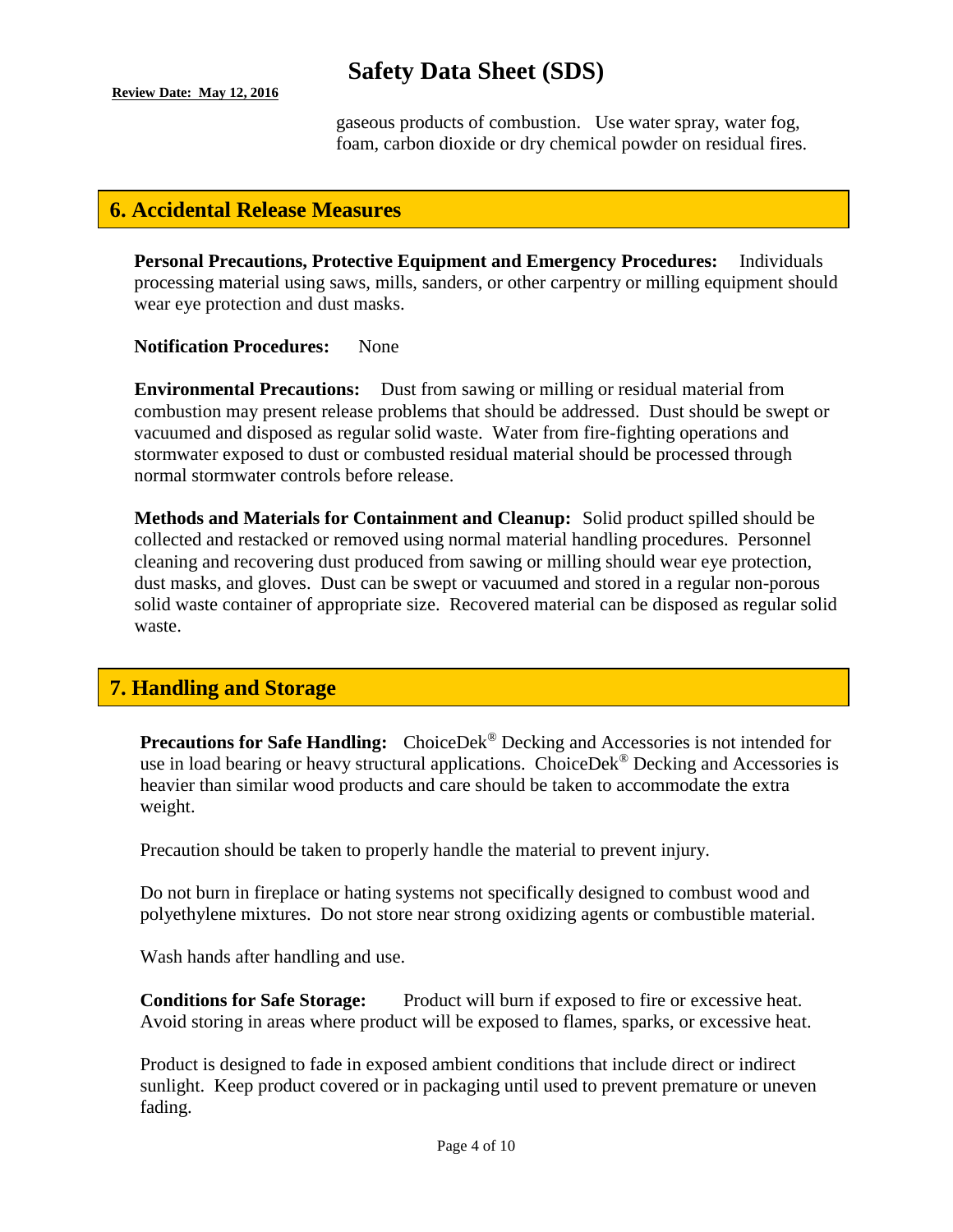## **8. Exposure Control and Personal Protection**

#### **Control Parameters**

| <b>Substance Name</b> | CAS No.   | <b>OSHA PEL</b><br>mg/m3 | <b>OSHA STEL</b><br>mg/m3 |
|-----------------------|-----------|--------------------------|---------------------------|
| Wood Dust (Hardwood)  | NA        |                          |                           |
| Carbon Black          | 1333-86-4 | 3.5                      | N/E                       |

| <b>Substance Name</b>                                 | CAS No.     | <b>OSHA PEL</b><br>mg/m3<br><b>Respirable Dust</b> | <b>OSHA PEL</b><br>mg/m3<br><b>Total Dust</b> |
|-------------------------------------------------------|-------------|----------------------------------------------------|-----------------------------------------------|
| Zinc Borate (Particulate not)<br>otherwise regulated) | 138265-88-0 |                                                    |                                               |

*STEL – Short Term Exposure Limit*

*PEL – Permissible Exposure Limit*

*REL – Recommended Exposure Limit*

*TLV – Threshold Limit Value*

*TWA – Time Weighted Average (8 Hr. unless otherwise noted)*

#### **Appropriate Engineering Controls**

- **Ventilation:** Cut and mill in well ventilated area. Maintain air concentrations below occupational exposure standards using engineering controls if necessary.
- **Respiratory Protection:** Approved dust respirators must be used if breathing dust is likely.
- **Eye Protection:** Safety glasses with side shields, or goggles should be worn during dusty conditions.



 **Skin Protection:** No special equipment is required. Gloves can be worn to protect hands from normal contact related abrasions. Good personal hygiene, including washing hands after contact, should be followed.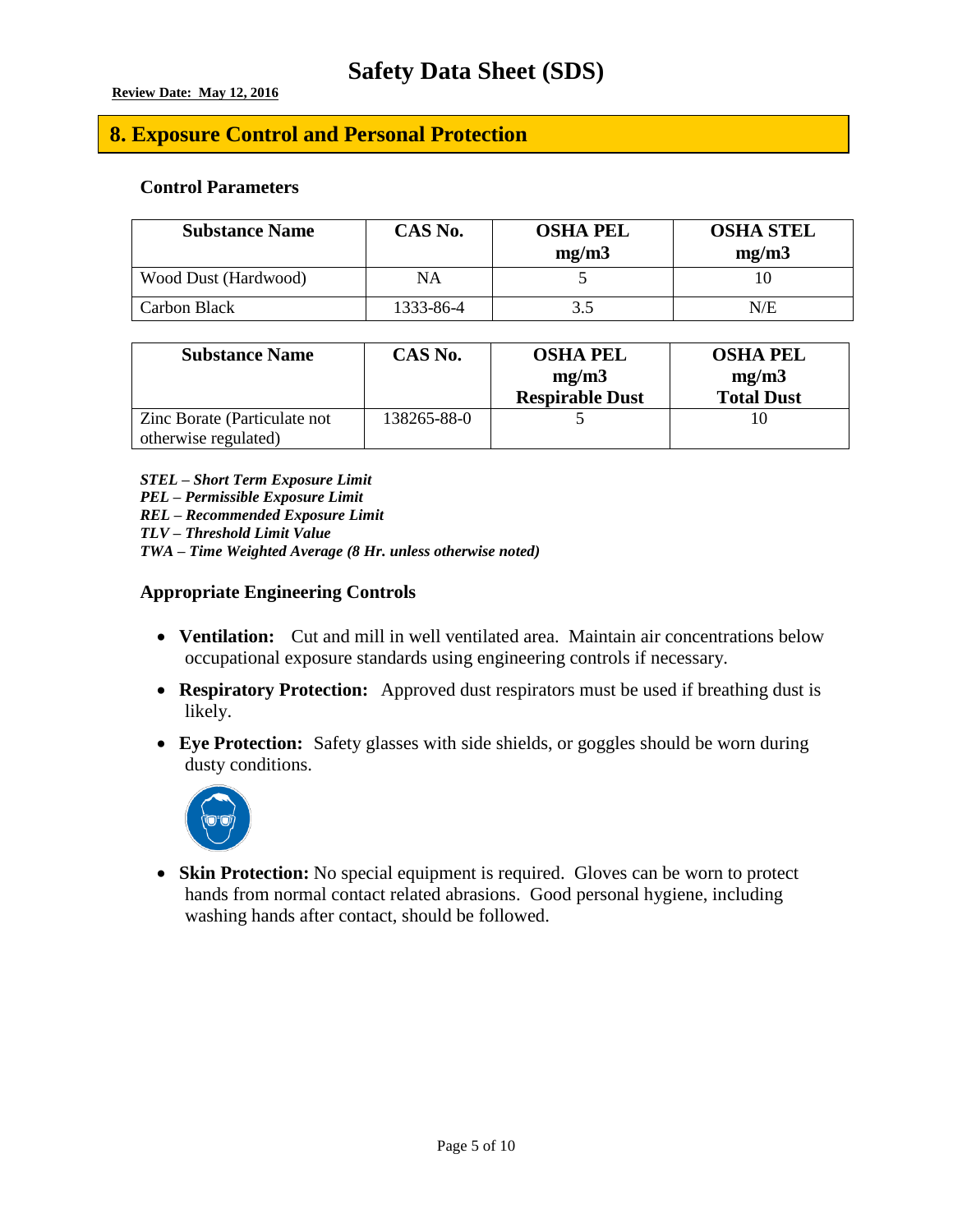# **9. Physical Data**

| Appearance                       | Solid linear profiles colored gray, brown, and redwood             |
|----------------------------------|--------------------------------------------------------------------|
| Odor                             | None                                                               |
| <b>Odor Threshold</b>            | Not Established                                                    |
| pH:                              | Not Applicable                                                     |
| <b>Melting Point</b>             | 115 to 135 °C / 239 to 275 °F                                      |
| <b>Boiling Point</b>             | Not Applicable                                                     |
| <b>Flash Point</b>               | $> 572$ <sup>o</sup> F                                             |
| <b>Evaporation Rate</b>          | Not Applicable                                                     |
| Flammable                        | No.                                                                |
| Combustible (solid)              | Yes                                                                |
| Upper/Lower Flammability         | Not Applicable                                                     |
| Vapor Pressure                   | Not Applicable                                                     |
| Vapor Density                    | Not Applicable                                                     |
| <b>Relative Density</b>          | .97 $g/cm$                                                         |
| Solubility in Water              | Negligible                                                         |
| <b>Partition Coefficient</b>     | Not Established                                                    |
| <b>Auto-ignition Temperature</b> | $343^{\circ}$ C / 650 $^{\circ}$ F (estimate)                      |
| <b>Decomposition Temperature</b> | $290^{\circ}$ C / 554 $^{\circ}$ F (thermal degradation/ICAC 1400) |
| Viscosity at $100^{\circ}$ C     | NA                                                                 |

Product is a mixture of recycled polyethylene and recycled wood with pigment. Mixture normally contains from 43 to 47% polyethylene with 45 to 55% wood fiber.

## **10. Stability and Reactivity**

| <b>Reactive:</b>                         | Non-reactive                                                                                                                                                                                                                                                         |
|------------------------------------------|----------------------------------------------------------------------------------------------------------------------------------------------------------------------------------------------------------------------------------------------------------------------|
| <b>Chemical Stability:</b>               | Product is stable under normal conditions                                                                                                                                                                                                                            |
| <b>Hazardous Reactions:</b>              | No hazardous reactions under normal conditions                                                                                                                                                                                                                       |
| <b>Conditions to Avoid:</b>              | Avoid open flames and excessive heat                                                                                                                                                                                                                                 |
| <b>Incompatible Materials:</b>           | Avoid strong oxidizers                                                                                                                                                                                                                                               |
| <b>Hazardous Decomposition Products:</b> | Combustion under ambient and sub-stoichiometric<br>conditions will produce smoke, carbon monoxide,<br>acetaldehyde, formaldehyde, formic acid, acetic<br>acid, other hydrocarbon oxidation products, and<br>particulate. Hazardous polymerization will not<br>occur. |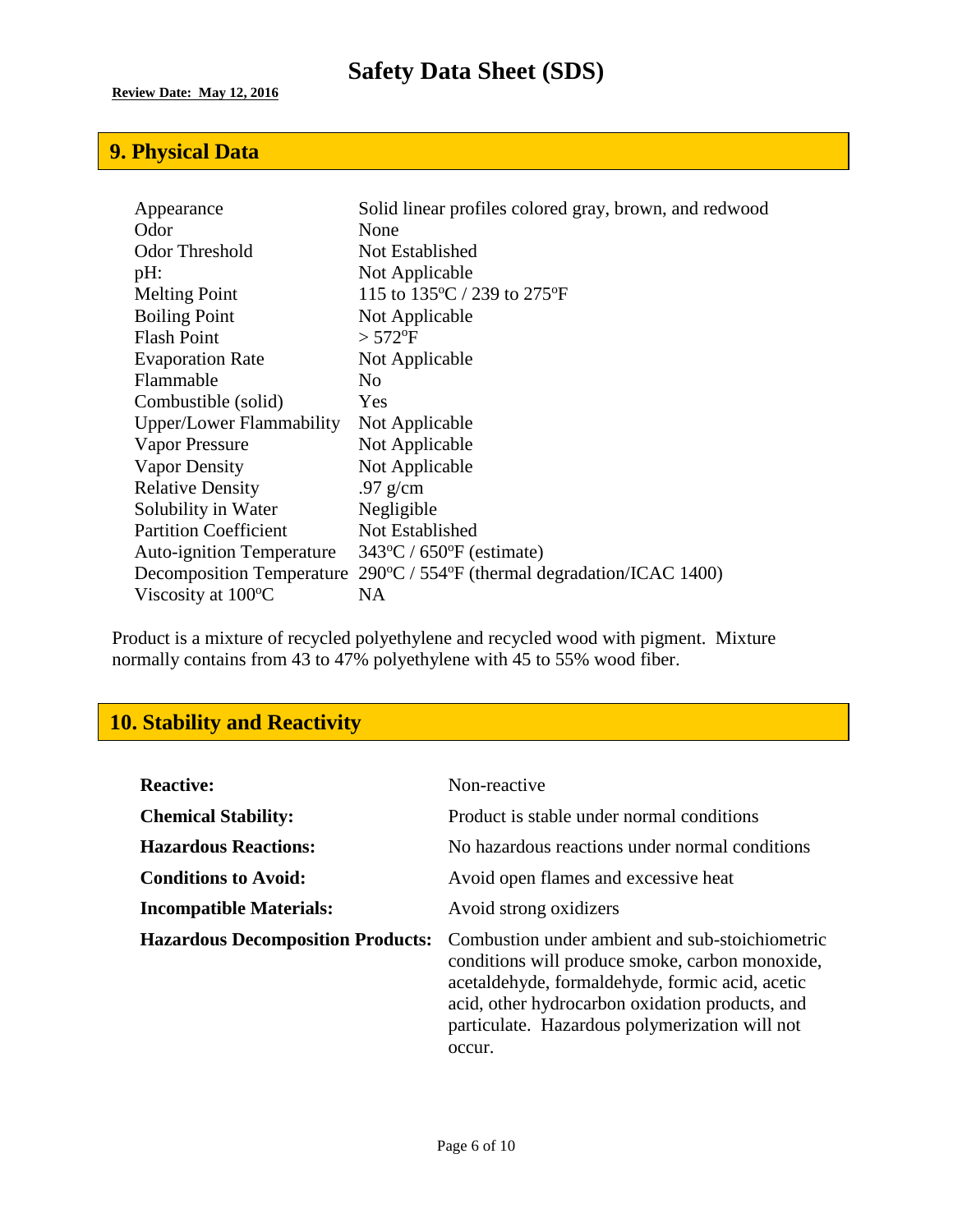## **11. Toxicological Information**

| <b>Acute Toxicity:</b>                | Oral toxicity LD50 not established. Oral exposure is<br>not a likely route for toxicity.                                                                                                                                                                                                                                                                                                                                             |  |  |
|---------------------------------------|--------------------------------------------------------------------------------------------------------------------------------------------------------------------------------------------------------------------------------------------------------------------------------------------------------------------------------------------------------------------------------------------------------------------------------------|--|--|
| <b>Skin Corrosion/Irritation:</b>     | Skin irritation may result from mechanical abrasion<br>during exposure to dust.                                                                                                                                                                                                                                                                                                                                                      |  |  |
| <b>Skin Sensitization:</b>            | Not established                                                                                                                                                                                                                                                                                                                                                                                                                      |  |  |
| <b>Serious Eye Damage/Irritation:</b> | Dust can cause eye irritation.                                                                                                                                                                                                                                                                                                                                                                                                       |  |  |
| <b>Respiratory Sensitization:</b>     | Not established                                                                                                                                                                                                                                                                                                                                                                                                                      |  |  |
| <b>Germ Cell Mutagenicity:</b>        | Not established                                                                                                                                                                                                                                                                                                                                                                                                                      |  |  |
| <b>Carcinogenicity:</b>               | Based on available evidence, IARC has determined<br>that wood dust is a human carcinogen when inhaled.<br>IARC has also determined that there is sufficient<br>evidence to classify carbon black as a suspected human<br>carcinogen when inhaled based on animal studies.<br>Exposure to both wood fiber and carbon black is<br>virtually eliminated when they are incorporated into a<br>matrix of plastic in the finished product. |  |  |
| <b>Reproductive Toxicity:</b>         | Not Established                                                                                                                                                                                                                                                                                                                                                                                                                      |  |  |
| <b>STOT</b> – Single Exposure:        | Not Established                                                                                                                                                                                                                                                                                                                                                                                                                      |  |  |
| <b>STOT - Repeated Exposure:</b>      | Not Established                                                                                                                                                                                                                                                                                                                                                                                                                      |  |  |
| <b>Aspiration Hazard:</b>             | Dust from cutting or milling product can cause lung<br>and throat irritation. Aspiration is only a hazard when<br>cutting, milling, or otherwise generating dust from the<br>product.                                                                                                                                                                                                                                                |  |  |
| <b>Likely Routes of Exposure:</b>     | Exposure to mechanically generated dust, or to smoke<br>generated from burning can cause skin, eye, and nasal<br>or respiratory irritation. These are the most likely<br>routes for harmful exposure.                                                                                                                                                                                                                                |  |  |
| <b>Symptoms:</b>                      | Exposure to dust may cause or contribute to temporary<br>skin or eye irritation. Exposure to smoke generated<br>from burning product can cause headaches and<br>dizziness. Remove from smoke area and administer<br>fresh air.                                                                                                                                                                                                       |  |  |

Immediate effects of exposure to dust can include eye irritation and nasal or respiratory irritation. No long term effects of exposure to product or dust from product are known. Incorporating wood dust and carbon black into a polymer matrix greatly reduces the identified exposure pathway to these materials.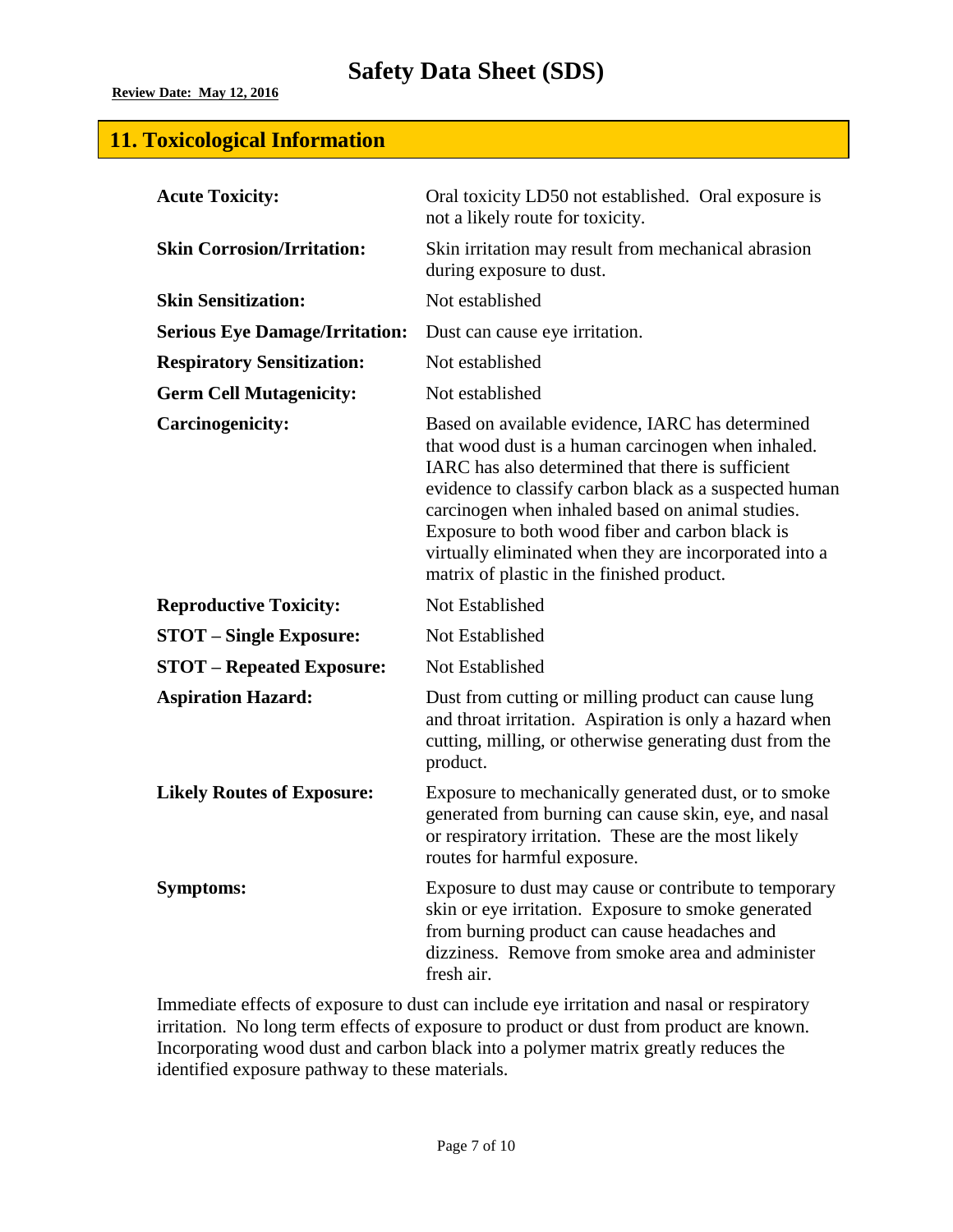**Review Date: May 12, 2016** 

#### **Mixture Ingredient Chronic Toxicology**

Wood Dust: Based on available evidence, IARC has determined that wood dust causes cancer of the nasal cavity and paranasal sinuses and of the nasopharynx.  $1$ 

| <b>Wood Dust</b>       | mg/m3 | Interpretation            | Carcinogenicity |
|------------------------|-------|---------------------------|-----------------|
| IARC (mono $100C-15$ ) |       | Human Carcinogen          | Group 1         |
| NIOSH (total)          | 15    | <b>TWA</b>                |                 |
| NIOSH (resp.)          | 5     | <b>TWA</b>                |                 |
| <b>OSHA (PEL)</b>      | 15    | $STEL - 15$ Min.          |                 |
| <b>OSHA (PEL)</b>      | 5     | <b>TWA</b>                |                 |
| Alberta (8 Hr. OEL)    | 5     | <b>Total Fraction</b>     |                 |
| <b>ACGIH (PEL)</b>     |       | <b>Inhalable Fraction</b> |                 |
| Canada Labour Code     |       | <b>OEL</b>                |                 |

Carbon Black: IARC has determined that there is sufficient evidence to classify carbon black as possibly carcinogenic to humans when inhaled based on animal studies.  $2$ 

| <b>Carbon Black</b> | mg/m3 | <b>Interpretation</b> | Carcinogenicity |
|---------------------|-------|-----------------------|-----------------|
| <b>ACGIH (TLV)</b>  | 3.5   | <b>TWA</b>            | Group A4        |
| NIOSH (REL)         | 3.5   | 10-h TWA              |                 |
| <b>OSHA (PEL)</b>   | 3.5   | TWO                   |                 |
| <b>IARC</b>         |       | Possible Human        | Group 2B        |
|                     |       | Carcinogen            |                 |
| Cal. OSHA           | 3.5   | TWA                   |                 |

Zinc Borate: OSHA has published permissible exposure limits for total dust and respirable dust that are applicable to zinc borate.

| <b>Zinc Borate</b> | mg/m3 | Interpretation        | Carcinogenicity |
|--------------------|-------|-----------------------|-----------------|
| <b>OSHA</b>        |       | PEL (Total Dust)      |                 |
| <b>OSHA</b>        |       | PEL (Respirable Dust) |                 |

*1. IARC Monograph 100C-15, Wood Dust*

*2. IARC Monograph 93-6, Carbon Black*

Product is a matrix of polyethylene with other ingredients contained or encapsulated within the polyethylene matrix. Due to the structure of the polyethylene matrix, the material is not well suited to create small dust particles when sawn or milled.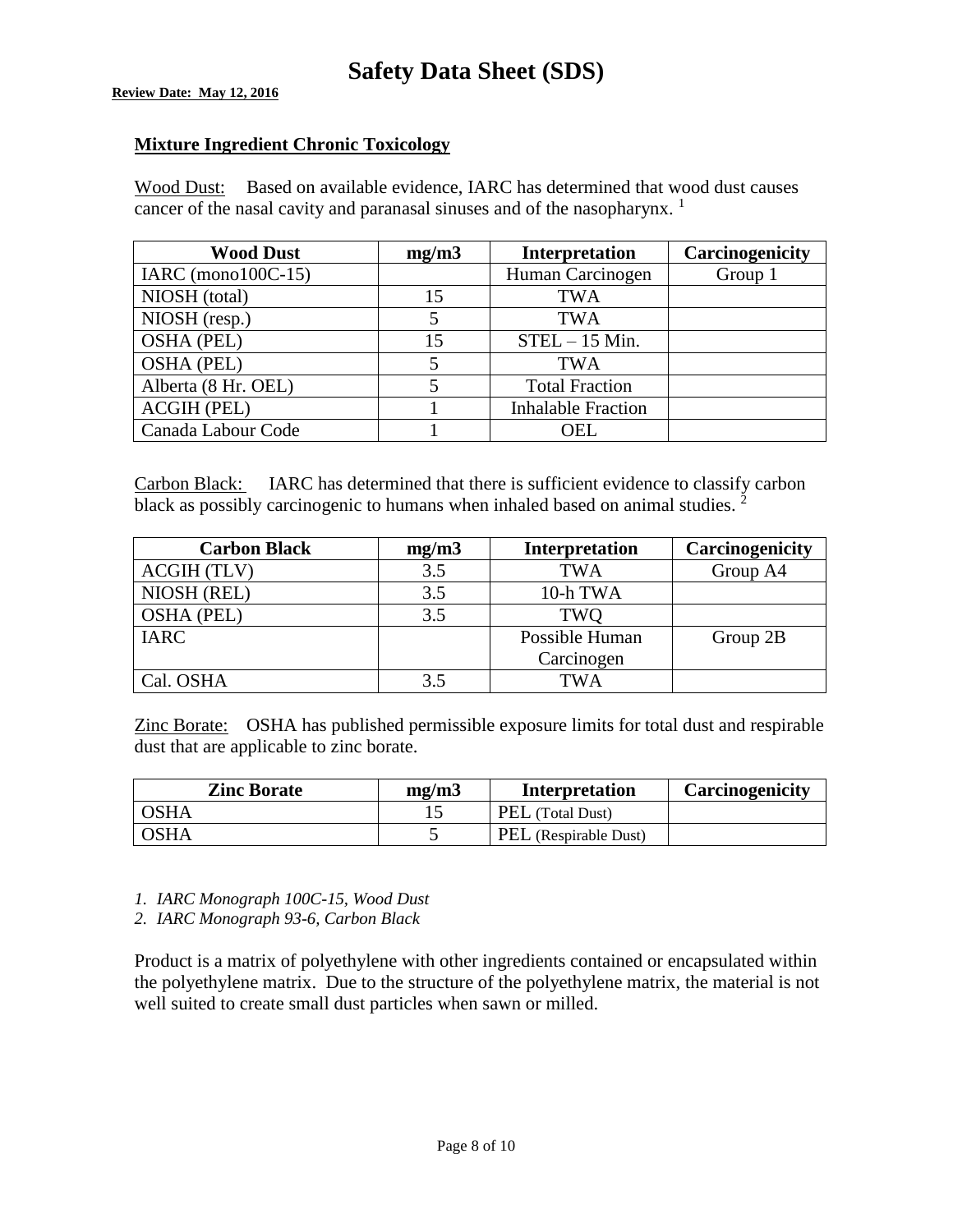# **12. Ecological Information**

| <b>Ecotoxicity:</b>        | This material may obstruct digestive tracts of birds or<br>wildlife if particles created by cutting or milling near<br>construction sites are eaten. However, the material should<br>not be toxic to such animals. |
|----------------------------|--------------------------------------------------------------------------------------------------------------------------------------------------------------------------------------------------------------------|
|                            | This material is not expected to leach zinc borate which can<br>be toxic to fish, aquatic plants, and invertebrate protozoan.                                                                                      |
| <b>Bioaccumulative:</b>    | This material is not bioaccumulative.                                                                                                                                                                              |
| <b>Mobility in Soil:</b>   | This material is not mobile in soil.                                                                                                                                                                               |
| <b>Environmental Fate:</b> | This material is not expected to be readily biodegradable.                                                                                                                                                         |

# **13. Disposal Information**

| <b>Waste Disposal:</b> | Dispose of waste as normal solid waste in accordance with local,<br>state, and national regulations.                                                                                                                                                                                          |
|------------------------|-----------------------------------------------------------------------------------------------------------------------------------------------------------------------------------------------------------------------------------------------------------------------------------------------|
| <b>Recycling:</b>      | The product is recyclable by the manufacturer if returned to the<br>manufacture. Packaging material including plastic sheeting, plastic<br>corners, strapping, wood, and corrugated material are all recyclable if<br>a local recycling/recovery programs exists that accept those materials. |
| <b>RCRA:</b>           | Unused product is not listed by U.S. EPA as a hazardous waste (40)<br>CFR part 261 D) nor is it formulated with materials that are listed as<br>hazardous waste. Product does not exhibit the hazardous<br>characteristics of ignitability, corrosivity, toxicity, or reactivity.             |

# **14. Transportation Information**

| <b>UN Number:</b>                                                | Not a dangerous good.                           |
|------------------------------------------------------------------|-------------------------------------------------|
| <b>UN Proper Shipping Name:</b>                                  | Not a dangerous good.                           |
| <b>Transport Hazard Class(es):</b>                               | Not a dangerous good.                           |
| <b>Packing Group:</b>                                            | Not a dangerous good.                           |
| <b>Environmental Hazard:</b>                                     | Not a known marine pollutant or dangerous good. |
| <b>Special Precaution for User:</b>                              | Not a dangerous good.                           |
| <b>Transport in Bulk/Annex II</b><br>of MARPOL 7378 and IBC Code | Not a dangerous good.                           |